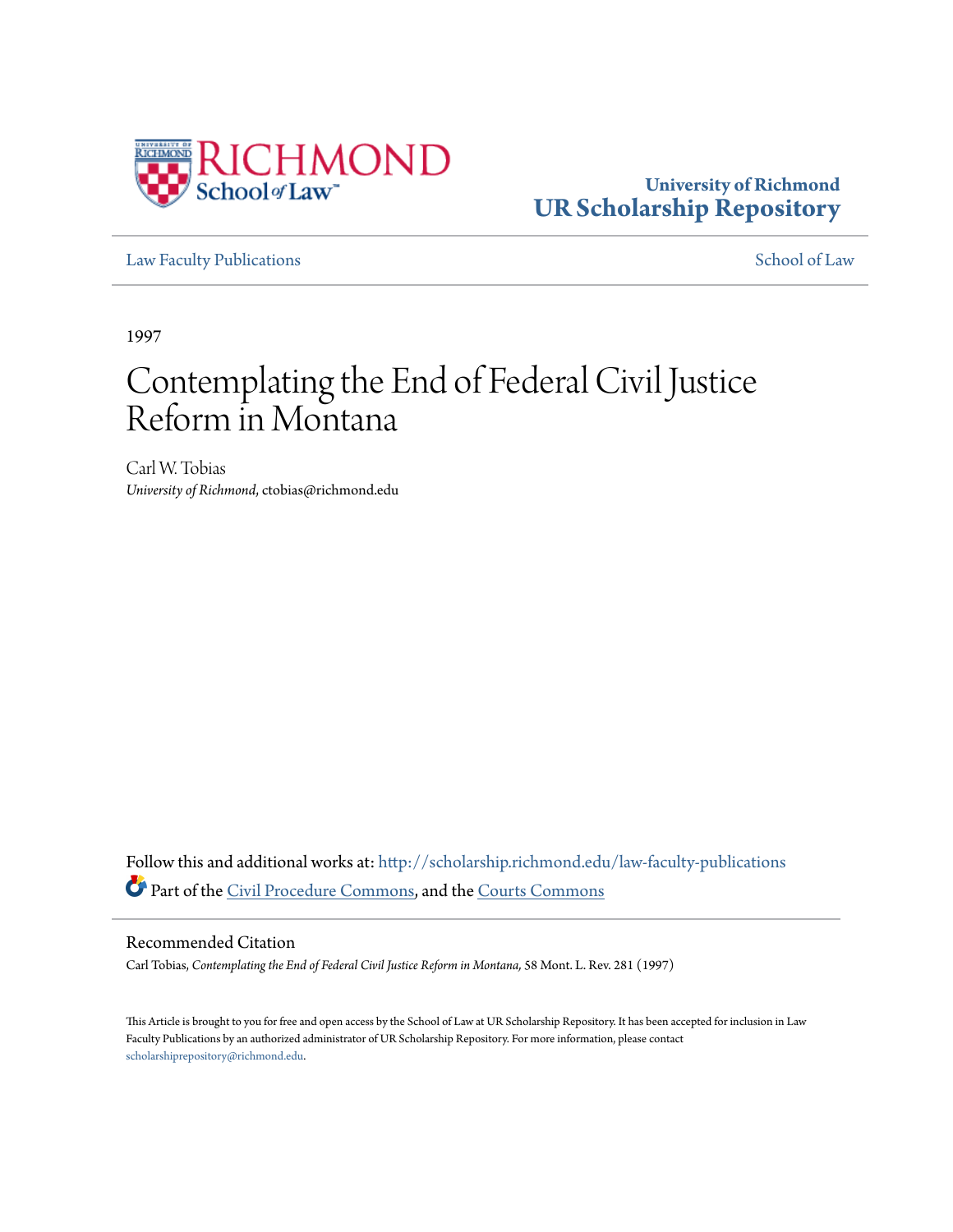### **CONTEMPLATING THE END OF FEDERAL CIVIL JUSTICE REFORM IN MONTANA**

#### **Carl Tobias·**

In continuation of the series of essays analyzing and documenting federal civil justice  $reform<sup>1</sup>$ , this essay first provides an update on developments in civil justice reform nationally and in the United States District Court of Montana (Montana District). The essay then stresses the continuing work of the Ninth Circuit District Local Rules Review Committee and additional issues relating to case assignments in the Montana District. Finally, the essay takes a glimpse into the future.

#### I. CIVIL JUSTICE REFORM UPDATE

#### A. *National Developments*

A small number of national developments in federal civil justice reform occurred since I reported on reform in the last issue of the *Montana Law Review.2* In that issue, I assessed ongoing experimentation with procedures for reducing cost and delay that the Montana District and the remaining ninety-three districts have conducted under the Civil Justice Reform Act (CJRA) of 1990.<sup>3</sup> Since then, many of the thirty-four Early Implementation District Courts (EIDC)-of which the Montana Dis-

3. *See id.* at 512-13.

Professor of Law, University of Montana. I wish to thank Peggy Sanner for valuable suggestions, Cecelia Palmer and Charlotte Wilmerton for processing this piece, and Ann and Tom Boone and the Harris Trust for generous, continuing support. I serve on the Ninth Circuit District Local Rules Review Committee and on the Advisory Group that the United States District Court for the District of Montana has appointed under the Civil Justice Reform Act of 1990; however, the views expressed here and errors that remain are mine.

<sup>1.</sup> Carl Tobias, *Ongoing Federal Civil Justice Reform in Montana,* 57 MONT. L. REV. 511 (1996) [hereinafter Tobias, *Ongoing];* Carl Tobias, *Continuing Federal Civil Justice Reform in Montana,* 57 MONT. L. REV. 143 (1996) [hereinafter Tobias, *Continuing];* Carl Tobias, *Refining Federal Civil Justice Reform in Montana,* 56 MONT. L. REV. 539 (1995) [hereinafter Tobias, *Refining];* Carl Tobias, *Re-evaluating Federal Civil Justice Reform in Montana,* 56 MONT. L. REV. 307 (1995); Carl Tobias, *Evaluating Federal Civil Justice Reform in Montana,* 55 MONT. L. REV. 449 (1994); Carl Tobias, *Recent Federal Civil Justice Reform in Montana,* 55 MONT. L. REV. 235 (1994) Carl Tobias, *More on Federal Civil Justice Reform in Montana,* 54 MONT. L. REV. 357 (1993); Carl Tobias, *Updating Federal Civil Justice Reform in Montana,* 54 MONT. L. REV. 89 (1993); Carl Tobias, *Civil Justice Planning in the Montana Federal District,* 53 MONT. L. REV. 239 (1992); Carl Tobias, *The Montana Federal Civil Justice Plan,* 53 MONT. L. REV. 91 (1992); Carl Tobias, *Federal Court Procedural Reform in Montana,* 52 MONT. L. REV. 433 (1991).

<sup>2.</sup> See Tobias, *Ongoing, supra* note 1, at 512-14.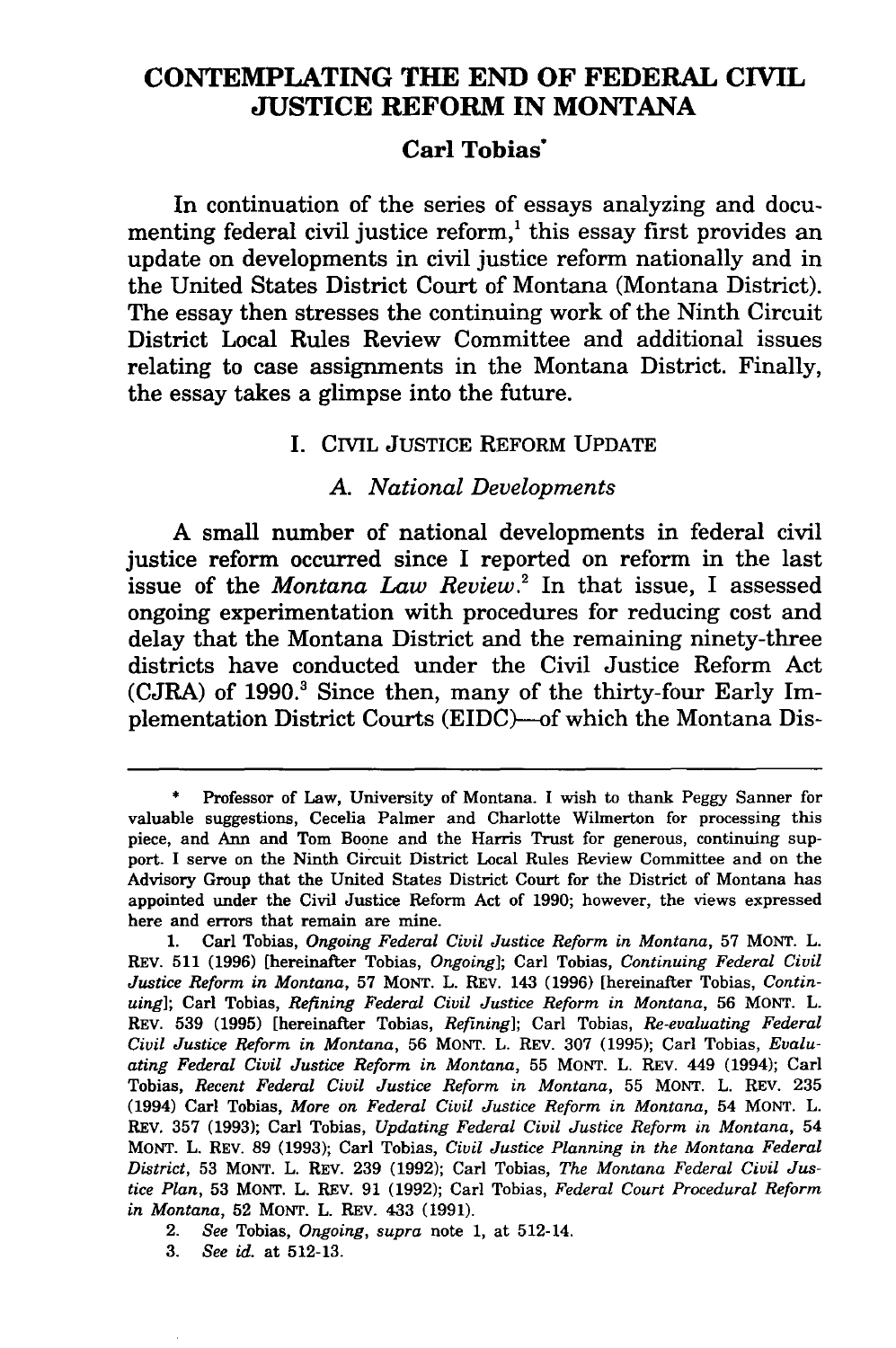trict is one-and virtually all of the remaining sixty courts that are not EIDCs have continued experimenting with procedures for reducing expense and delay and have continued analyzing those measures' efficacy.<sup>4</sup>

I also reported in the last issue that the United States House of Representatives had passed three bills: the Attorney Accountability Act (AAA), the Securities Litigation Reform Act (SLRA), and the Common Sense Product Liability and Legal Reform Act (PLLRA).<sup>5</sup> The Senate did not pass the AAA. The Senate passed a measure intended to reform securities litigation that was practically identical to the House SLRA bill.<sup>6</sup> President Clinton vetoed the reform legislation and Congress subsequently overrode his veto. A House-Senate Conference Committee agreed on a compromise version of a products liability reform bill, $^7$  the President vetoed it as well, but Congress failed to muster the requisite votes to override. None of the measures would have specifically changed the CJRA; however, they might have significantly affected civil justice reform.

The RAND Corporation finished a draft of its study of the pilot districts during August and is currently scheduled to complete its study of experimentation with expense and delay reduction procedures in the ten pilot districts during early 1997. The FJC has completed a draft of its assessment of similar procedures being employed in five demonstration districts. The final draft of this study is now scheduled for completion in early-1997, because the Federal Courts Improvement Act of 1996 extended the date by which the Judicial Conference of the United States

In this article, I only minimally examine the securities measure, which Congress passed over President Clinton's veto, because I treated it a year ago in the *Montana Law Review,* the products liability proposal because I considered it in the most recent issue of the *Montana Law Review,* and the AAA because I analyzed it in both of those issues of the *Montana Law Review.* 

<sup>4.</sup> All districts had to issue civil justice expense and delay reduction plans by December 1993. *See* Judicial Improvements Act of 1990, tit. I, Pub. L. No. 101-650, § 103(b)(l), 104 Stat. 5089, 5096 (1990); *see also* Annual Report of the Advisory Group of the United States District Court for the Eastern District of Pennsylvania (1996) (analyzing CJRA procedures).

<sup>5.</sup> *See* Attorney Accountability Act, H.R. 988, 104th Cong. (1995); Common Sense Product Liability and Legal Reform Act, H.R. 956, 104th Cong. (1995); Securities Litigation Reform Act, H.R. 1058, 104th Cong. (1995). These effectively comprise the Common Sense Legal Reforms Act, H.R. 10, 104th Cong. (1995), the ninth tenet in the Republican Party's Contract With America; *see also* Tobias, *Refining, supra* note 1, at 541-42. *See generally* Carl Tobias, *Common Sense and Other Legal Reforms,* 48 VAND. L. REV. 699 (1995).

<sup>6.</sup> *See* S. 240, 104th Cong. (1995).

<sup>7.</sup> *See* H.R. CONF. REP. No. 104-481 (1996).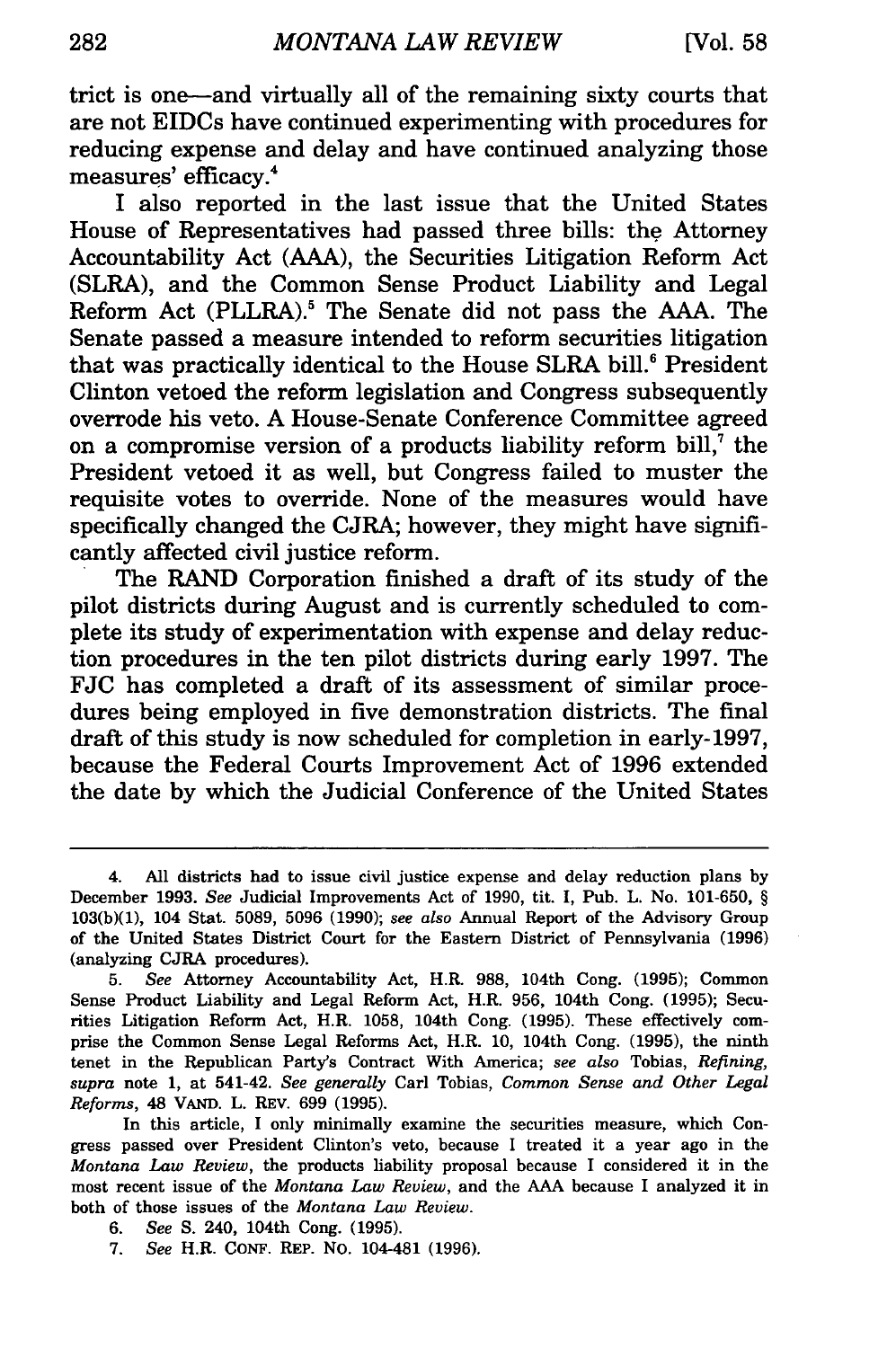must report to Congress on pilot and demonstration district court experimentation, from December 31, 1996 to June 30, 1997.8

#### *B. Montana Developments*

The Ninth Circuit District Local Rules Review Committee (LRRC) was established in 1994 under the auspices of the Ninth Circuit Judicial Council and its Chief District Judges Committee. $9$  As I reported in the last issue,<sup>10</sup> the LRRC is surveying local procedures of the fifteen districts which are situated in the Ninth Circuit to ascertain whether they conflict with, or replicate, the Federal Rules of Civil Procedure or provisions in the United States Code.<sup>11</sup>

The Committee accorded initial responsibility for reviewing the local procedures in all of the districts to LRRC members, law professors, court personnel, and practicing attorneys. One or several individuals in every district have been assessing for consistency and replication all local rules and general orders which have the effect of local rules. Any procedures that the reviewers find to be conflicting or duplicative are being compiled and evaluated with explanations for the findings. The Committee is designating, but not analyzing, all possibly inconsistent and redundant measures that courts have prescribed under the CJRA because the Act can be interpreted as providing authority to adopt measures which conflict with federal rules or statutes<sup>12</sup> and because the CJRA and procedures prescribed thereunder are scheduled to expire in 1997.<sup>13</sup>

When reviewers complete evaluations of procedures in specific districts, the LRRC examines the compilations and sends

13. *See* Judicial Improvements Act of 1990 § 103(b)(2), 28 U.S.C § 471 note (1994).

<sup>8.</sup> *See* Federal Courts Improvement Act of 1996, Pub. L. No. 104-317, § 608, 110 Stat. 3847, 3860 (1996).

<sup>9.</sup> I rely substantially in the remainder of this subsection on Carl Tobias, *Suggestions for Circuit Court Review of Local Procedures,* 52 WASH. & LEE L. REV. 359 (1995) and on my experience as a member of the LRRC; *see also* Tobias, *Continuing, supra* note 1, at 147-48.

<sup>10.</sup> *See* Tobias, *Ongoing, supra* note 1, at 514-15.

<sup>11.</sup> *See* 28 U.S.C. § 332(d)(4) (1994); *see also* FED. R. CIV. P. 83. Rule 83's 1995 amendment also requires that local procedures not duplicate federal rules and Acts of Congress, and the LRRC is attempting to implement this requirement. *See* id.

<sup>12.</sup> *See* Friends of the Earth v. Chevron Chem. Co., 885 F. Supp. 934 (E.D. Tex. 1995); Lauren Robel, *Fractured Procedure: The Civil Justice Reform Act of 1990,*  46 STAN. L. REV. 1447 (1994); Carl Tobias, *Improving the 1988 and 1990 Judicial Improvements Acts,* 46 STAN. L. REV. 1589 (1994).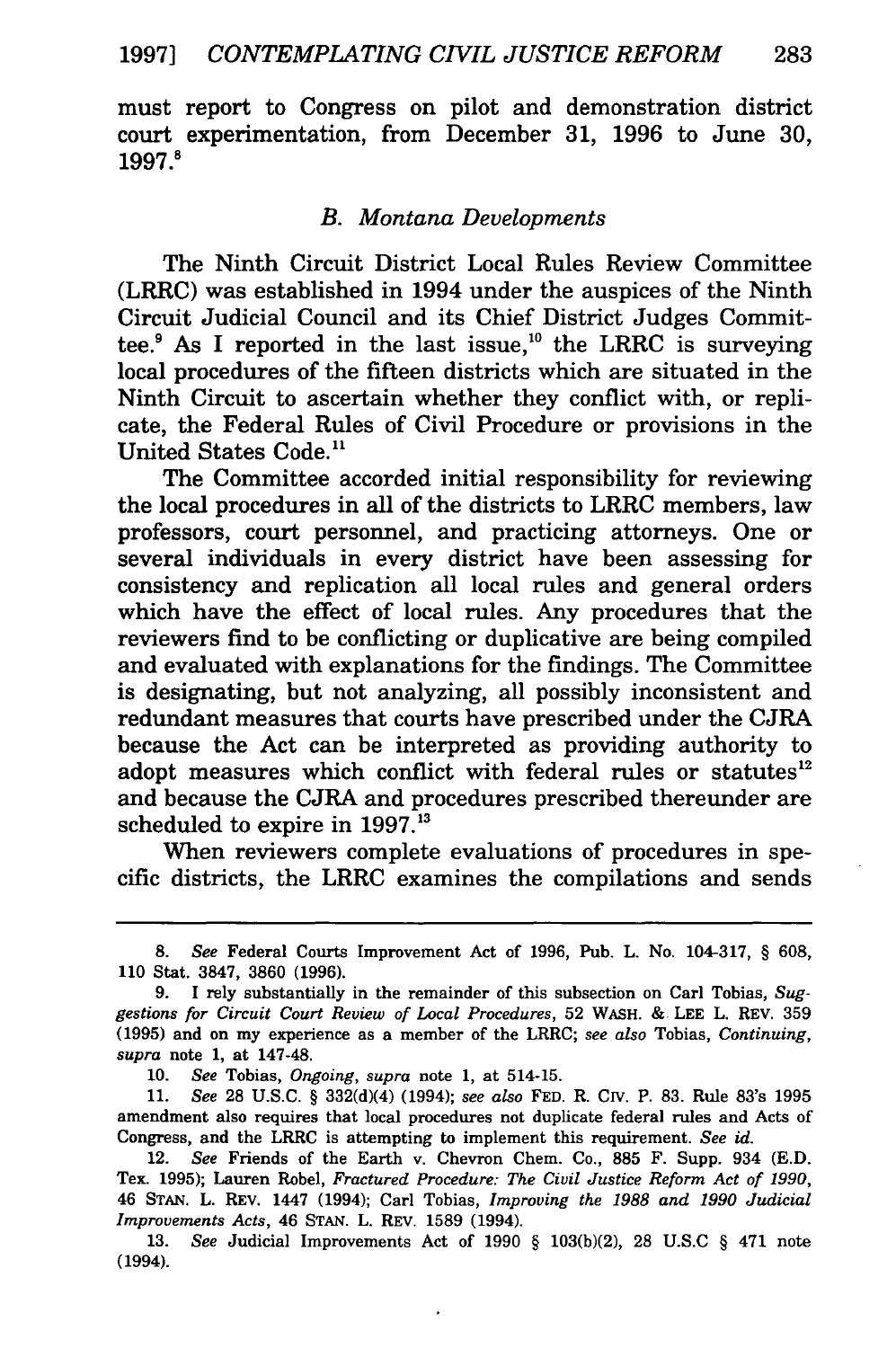them to each district's judicial officers for their responses. The Committee next assesses the districts' responses and makes recommendations as to possible abrogation or alteration of particular procedures to the Ninth Circuit Judicial Council. The Committee has finished this assessment for fourteen districts. The Circuit Judicial Council will soon decide whether to abolish or modify the procedures.

The LRRC has now concluded its analysis of my initial review in the Montana District, which the judicial officers of the Montana District were simultaneously considering. The judges have responded, and the Committee has evaluated that response and has made suggestions to the Ninth Circuit Judicial Council. The LRRC completed most of its duties in early 1997.

In April 1996, a panel of the Ninth Circuit found that the Montana District's opt-out provision for securing consent to magistrate judge jurisdiction in civil cases conflicted with 28 U.S.C. § 636. 14 The court held that it would "not infer consent from silence because such consent does not meet the required 'clear and unambiguous manifestation' standard."15 The Montana provision remains in effect; however, the magistrate judges may be satisfying the case and the statutory requirement by informing lawyers and litigants of the opportunity to consent during scheduling conferences. 16

On October 9, 1996, the Article III judges of the Montana District adopted a general order which controls "case assignments for all matters filed in any division of the court on or after October 1, 1996, until otherwise modified by order of the Chief Judge."17 The order includes numerous specifics; however, it essentially allocates civil and criminal cases among Article III judges and magistrate judges in the five divisions of the court in ways that reflect Judge Paul G. Hatfield's assumption of senior status and Judge Donald W. Molloy's assumption of the active judgeship left vacant when Judge Hatfield took senior status. For example, "civil cases in the Billings Division shall be assigned to Chief Judge Jack D. Shanstrom and to Magistrate

<sup>14.</sup> *See* Laird v. Chisholm, No. 94-35710, 1996 WL 205487 (9th Cir. Apr. 26, 1996).

<sup>15.</sup> *See Laird,* 1996 WL 205487, at \*2 (citing *In re* San Vicente Med. Partners Ltd., 865 F.2d 1128, 1130 (9th Cir. 1989)); *see also* Excel Ind. v. Eastern Express, 72 F.3d 126 (4th Cir. 1995) (affording similar holding).

<sup>16.</sup> Telephone interview with Leif B. Erickson, U. S. Magistrate Judge for the Montana District (Nov. 6, 1996); *see also* D. MONT. R. 105-2(d).

<sup>17.</sup> Assignment of Cases General Order No. 2, at 1 (D. Mont. Oct. 9, 1996).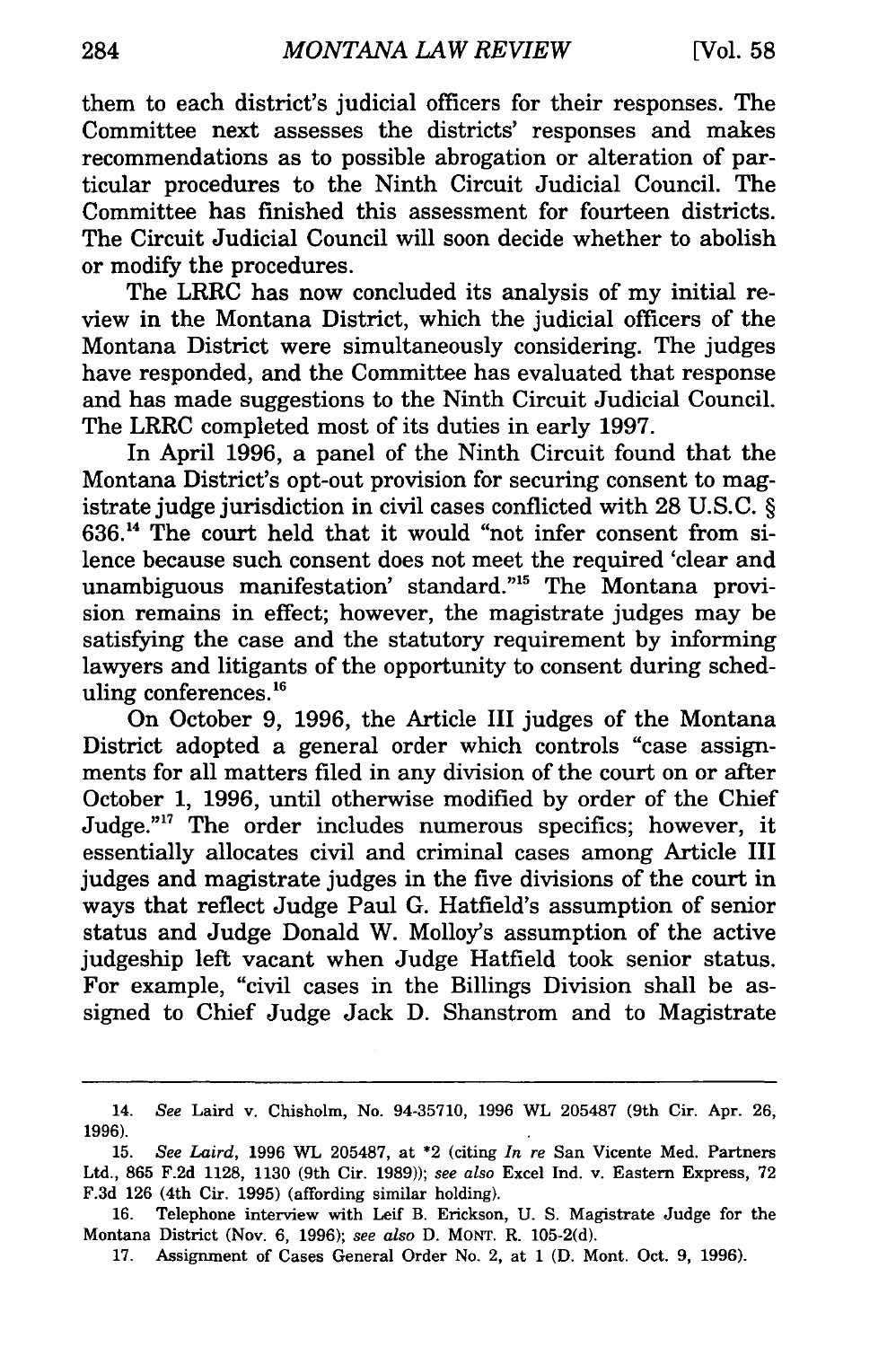Judge Richard W. Anderson in accordance with the Local Rules," and each judicial officer is to be assigned fifty percent of those cases, "except as otherwise provided by statute."18 It is important to observe that, by using the phrase "in accordance with the Local Rules," civil case assignments in the Billings division and the remaining divisions presumably leave in effect the opt-out provision that the Ninth Circuit held invalid.<sup>19</sup>

#### II. A GLANCE INTO THE FUTuRE

#### A. *National*

Many of the federal district courts will continue experimenting under the CJRA with a number of measures that are meant to reduce expense or delay in civil litigation. More determinative conclusions respecting the procedures' efficacy must await additional testing, particularly in the districts that are not EIDCs and which have been enforcing and analyzing the techniques for a shorter period. The RAND Corporation's study of pilot district experimentation<sup>20</sup> and the Federal Judicial Center study of the demonstration district program $21$  are scheduled to be completed in early 1997.<sup>22</sup> The Judicial Conference in turn must submit its reports and recommendations to Congress on the two programs by June 30, 1997<sup>23</sup> so that Congress can determine before December 1, 1997 whether the Civil Justice Reform Act should sunset.

Should members of Congress introduce proposed legislation in the 105th Congress which resembles the AAA and the products liability reforms that the 104th Congress considered, the 105th Congress ought to reject those aspects of the proposals which cover procedure and fee shifting, because they either will detrimentally affect the normal national process for amending Federal Rules of Civil Procedure or will improperly limit access to federal court.<sup>24</sup> If Congress is not convinced that the measures will have these effects or decides to proceed for other rea-

23. *See supra* note 8 and accompanying text.

24. For additional examination of the earlier proposed legislation and recommendations for treating it, see Tobias, *Ongoing, supra* note 2.

<sup>18.</sup> *See* id. at 2.

<sup>19.</sup> *See* id.; *see also supra* notes 14-16 and accompanying text.

<sup>20.</sup> *See* Judicial Improvements Act of 1990 § 105(c), 28 U.S.C. § 471 note (1994).

<sup>21.</sup> *See* id. § 104(c), 28 U.S.C. § 471 note (1994).

<sup>22.</sup> Telephone interview with Donna Stienstra, Research Division, Federal Judicial Center (Nov. 18, 1996).